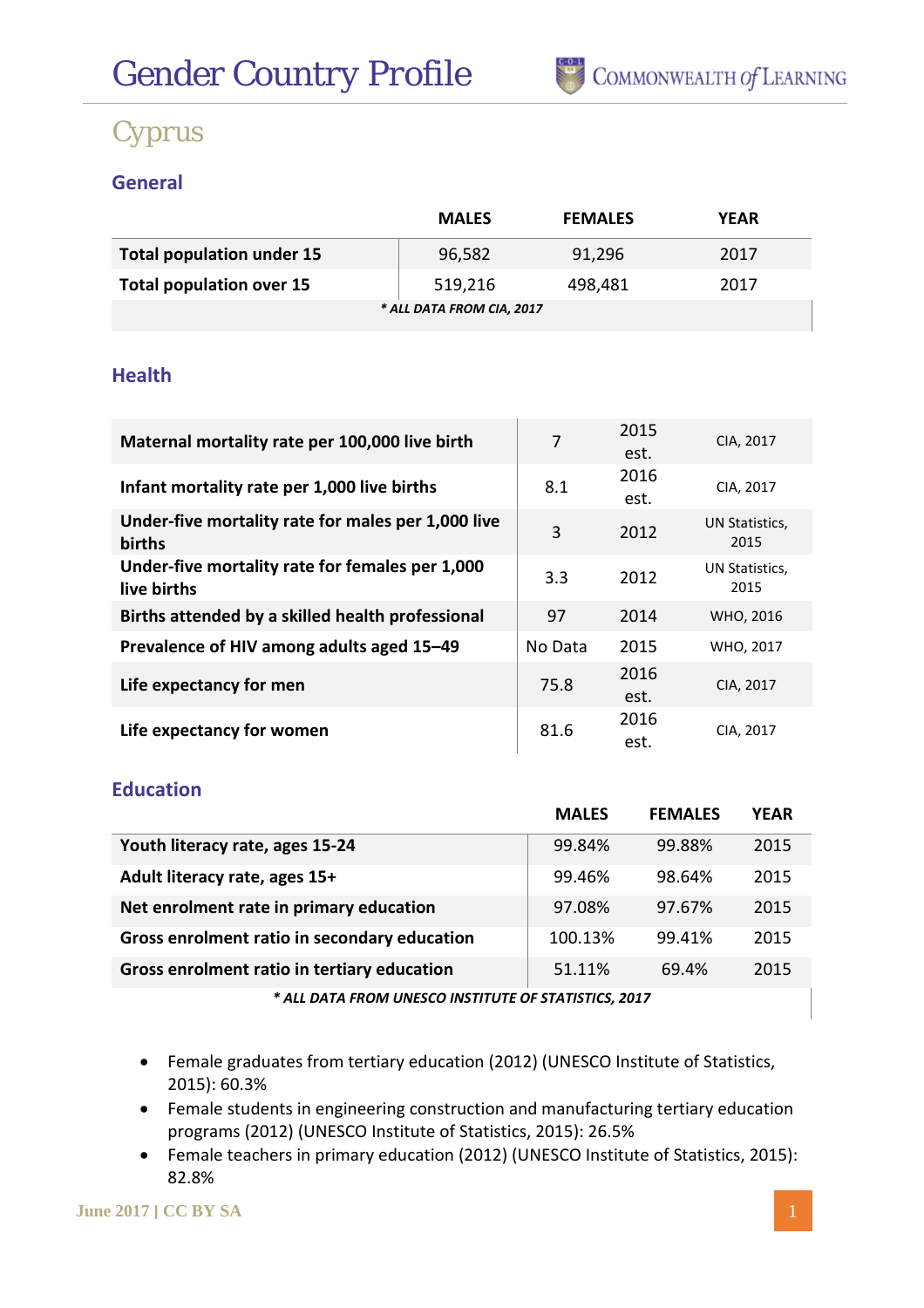- Female teachers in secondary education (2012) (UNESCO Institute of Statistics, 2015): 64.7%
- Female teachers in tertiary education (2012) (UNESCO Institute of Statistics, 2015): 39.8%

#### **Economic Activity**

- Males over 15 who are active in the labour force (2014) (World Bank, 2017): 69.9%
- Females over 15 who are active in the labour force (2014) (World Bank, 2017): 57.3%
- Proportion of adults (15 years and older) with an account at a bank or other financial institution, or with a money mobile service provider (2011) (UN Statistics, 2017): 88.39%

#### **Decision-Making**

• Proportion of seats held by women in National Parliament (2016) (World Bank, 2017): 18

#### **Human Rights**

- Girls married before 15 (UNICEF, 2016): Insufficient data
- Females married between 15 and 19 (World Economic Forum, 2013): Insufficient data
- Women subjected to physical/sexual violence by an intimate partner during their lifetime (UN Women, 2016): 15%
- Women subjected to physical/sexual violence by an intimate partner or a nonpartner during the last 12 months (UN Women, 2016): 3%

# **Gender and Development Trends in Cyprus**

#### **Health**

Abortion laws in Cyprus enacted in 1974 and amended in 1986, prohibit abortion except under certain conditions. For instance, abortion is allowed in cases where at least two medical doctors agree that continuation of the pregnancy would constitute a serious physiological or emotional hazard to the mother or child, including foetal malformation (European Parliament Directorate General for Internal Policies, 2012).

#### **Education**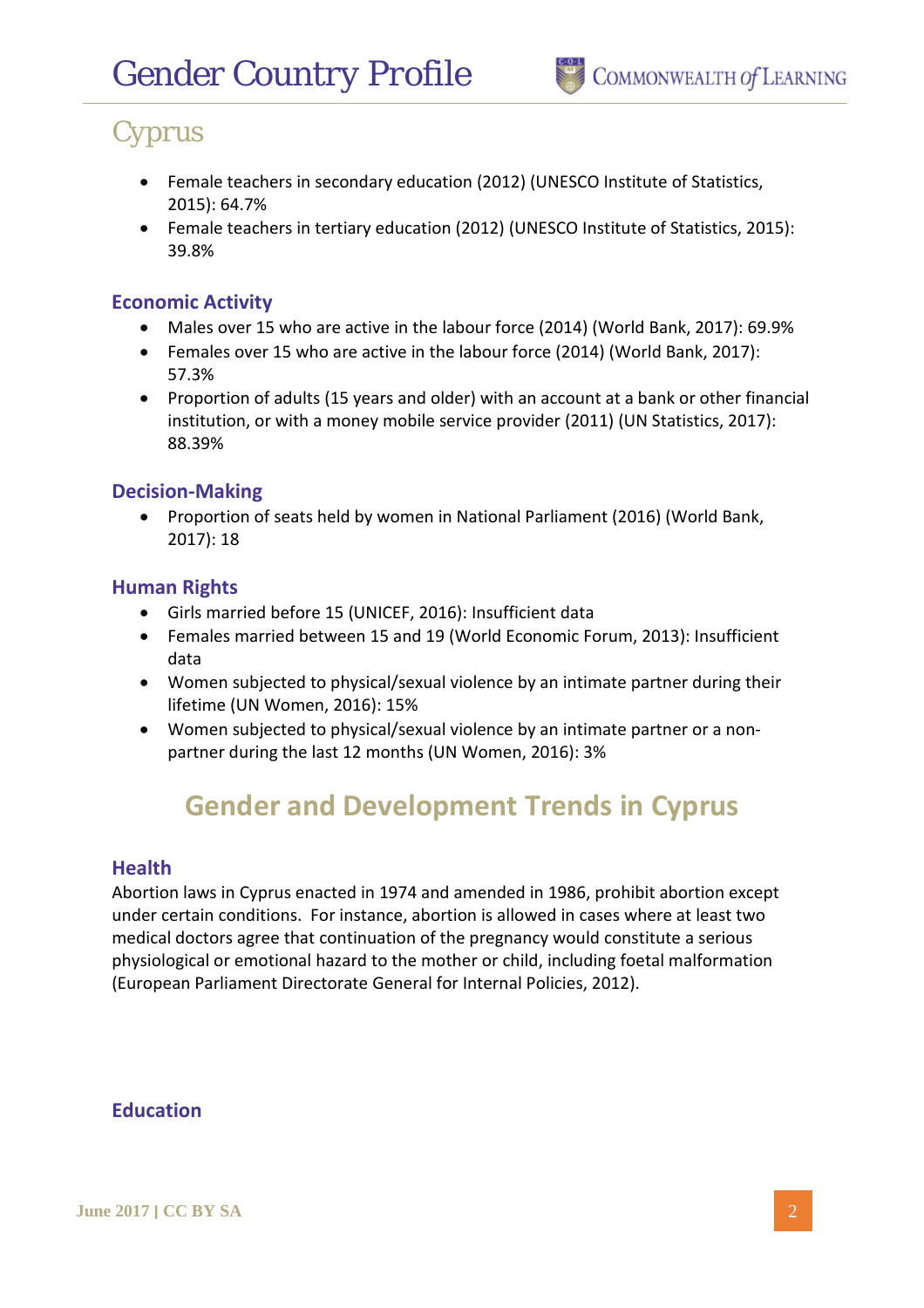Secondary education is more common for Cypriot women (73.6%) than for the EU-27 average (70.9%). College/university (tertiary education) attainment of Cypriot women equals 37.5% - clearly above EU-27 average (25.8%) (European Commission, 2013).

In Cyprus, young men are almost four times more likely to leave school prematurely (11.2%) than young women (2.9%) (European Commission, 2015).

#### **Economy**

In 2012, the employment rate of women in Cyprus was 59.4%, which is slightly higher than the EU-27 average of 58.6%. However, the difference between the male (70.4%) and female employment rate in Cyprus was 11% in 2012 and unemployment of women in Cyprus was 11.2% in 2012 (European Commission, 2013).

#### **Governance**

According to a European Parliament report (2012), approximately 38% of judges in Cyprus are women and only 20.8% are senior level civil servants (European Parliament Directorate General for Internal Policies, 2012, p. 10).

Following the Cyprus European Parliament election of 2014, the participation of women in the European Parliament fell from 33% to 16%. The participation of women on the candidate list was 23% (Susana, 2015).

#### **Human Rights**

Between January and September, police responded to 424 domestic violence cases--285 against women, 99 against men, and 78 against children. Of those, 172 were investigated and 86 referred to court (U.S. Department of State, 2016).

### **Cyprus SDG Progress Profile**

- Cyprus is currently ranked  $45<sup>th</sup>$  for overall performance under the SDGs, with a median rank of 48th.
- Cyprus has ranked 33<sup>rd</sup> in the UN's 2015 Gender Inequality Index (GII) (UNDP, 2015).

#### **SDG 4: Achieve universal access to affordable and quality education at all**

**levels.** (Data retrieved from SDG indicator profiles, 2016)

- Expected years of schooling (years): 14 (SDG threshold met)
- Literacy rate of 15-24 years old (%): 99.8 (SDG threshold met)
- Net primary school enrolment rate (%): 97.9 (significant challenges remain)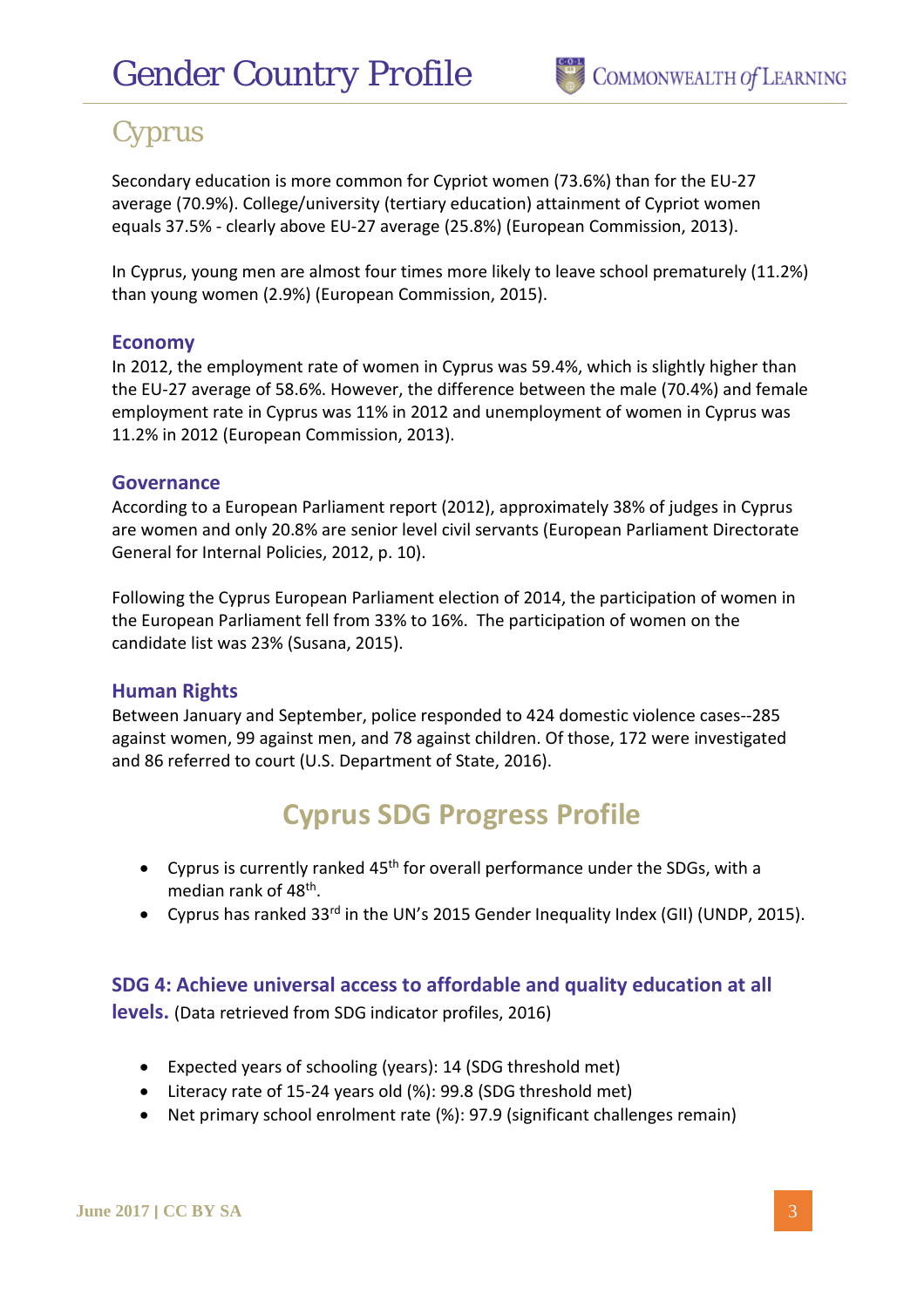

### **SDG 5: Achieve gender equality, protect and empower women, the youth and persons in vulnerable situations.**

(Data retrieved from SDG indicator profiles, 2016)

- Women in national parliaments (%): 12.5 (major challenges must be overcome)
- Female years of schooling (% male): 96.6 (SDG threshold met)
- Female labor force participation (% male): 84.3 (SDG threshold met)
- Unmet demand for contraceptives (%)*:* Insufficient data.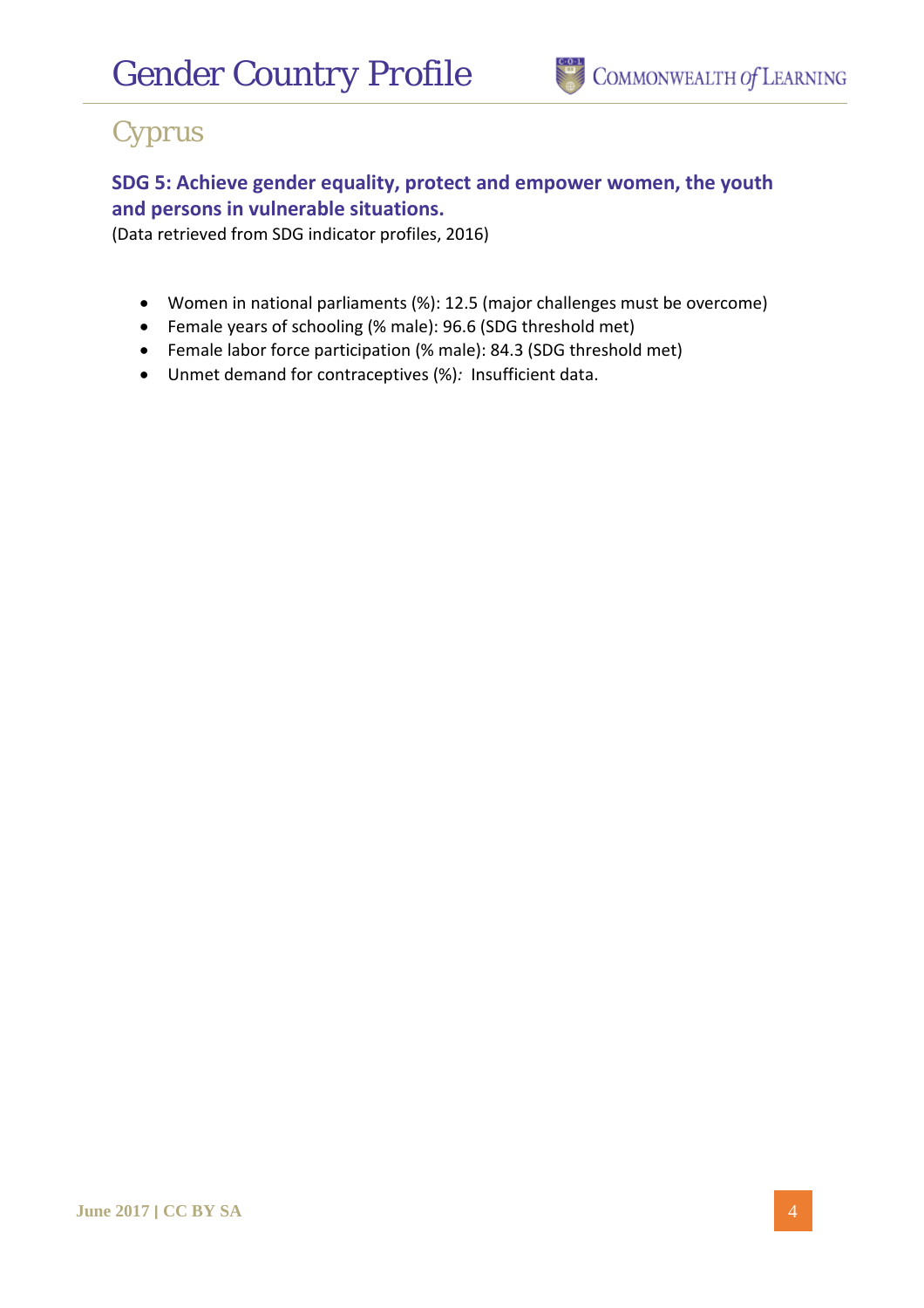### **References**

- Bertelsmann Stiftung (2016). *Sustainable Development Goals Index and Dashboards* (*2016)*. Retrieved from http://www.sdgindex.org/assets/files/sdg\_index\_and\_dashboards\_indicator\_profile s.pdf
- European Commission (2013). *The Current Situation of Gender Equality in Cyprus: Gender Profile.* Retrieved from http://ec.europa.eu/justice/genderequality/files/epo\_campaign/131128\_country\_profile\_cyprus.pdf
- European Commission (2015). *Education and Training Monitor 2015: Cyprus.* Directorate-General of Employment, Social Affairs and Inclusion: Luxembourg. Retrieved from http://www.moec.gov.cy/aethee/chrisimo\_yliko/education\_training\_2015/monitor\_ 2015 cyprus en.pdf
- European Parliament Directorate General for Internal Policies (2012) *Citizen's Rights and Constitutional Affairs: The Policy on Gender Equality in Cyprus.* Retrieved from http://www.europarl.europa.eu/RegData/etudes/note/join/2012/462447/IPOL-FEMM\_NT(2012)462447\_EN.pdf
- CIA. (2017). The World Factbook: Country profiles. Retrieved from https://www.cia.gov/library/publications/the-world-factbook/geos/cy.html
- Susana, P. (2015). *The Gender Gap in Women's Leadership in Cyprus.* Mediterranean Institute of Gender Studies: Nicosia, Cyprus. Retrieved from http://thehubcy.org/media/files/Women's%20Leadership%20and%20Participation% 20in%20Decision-making(1).pdf

UNESCO Institute of Statistics. (2015). *Education*. Retrieved from http://data.uis.unesco.org

- UNESCO (2017). *UNESCO Institute of Statistics.* Retrieved from http://uis.unesco.org/
- UN Data (2017). *Cyprus.* Retrieved from http://data.un.org/CountryProfile.aspx?crName=cyprus
- UNDP (2015). *Human Development Data (1990-2015).* Retrieved from http://hdr.undp.org/en/data
- UNICEF (2016a). "The State of the World's Children 2016." Retrieved from https://www.unicef.org/sowc/
- United Nations Statistics (2017). *SDG Indicators*. Retrieved from https://unstats.un.org/sdgs/indicators/database/?indicator=8.10.2